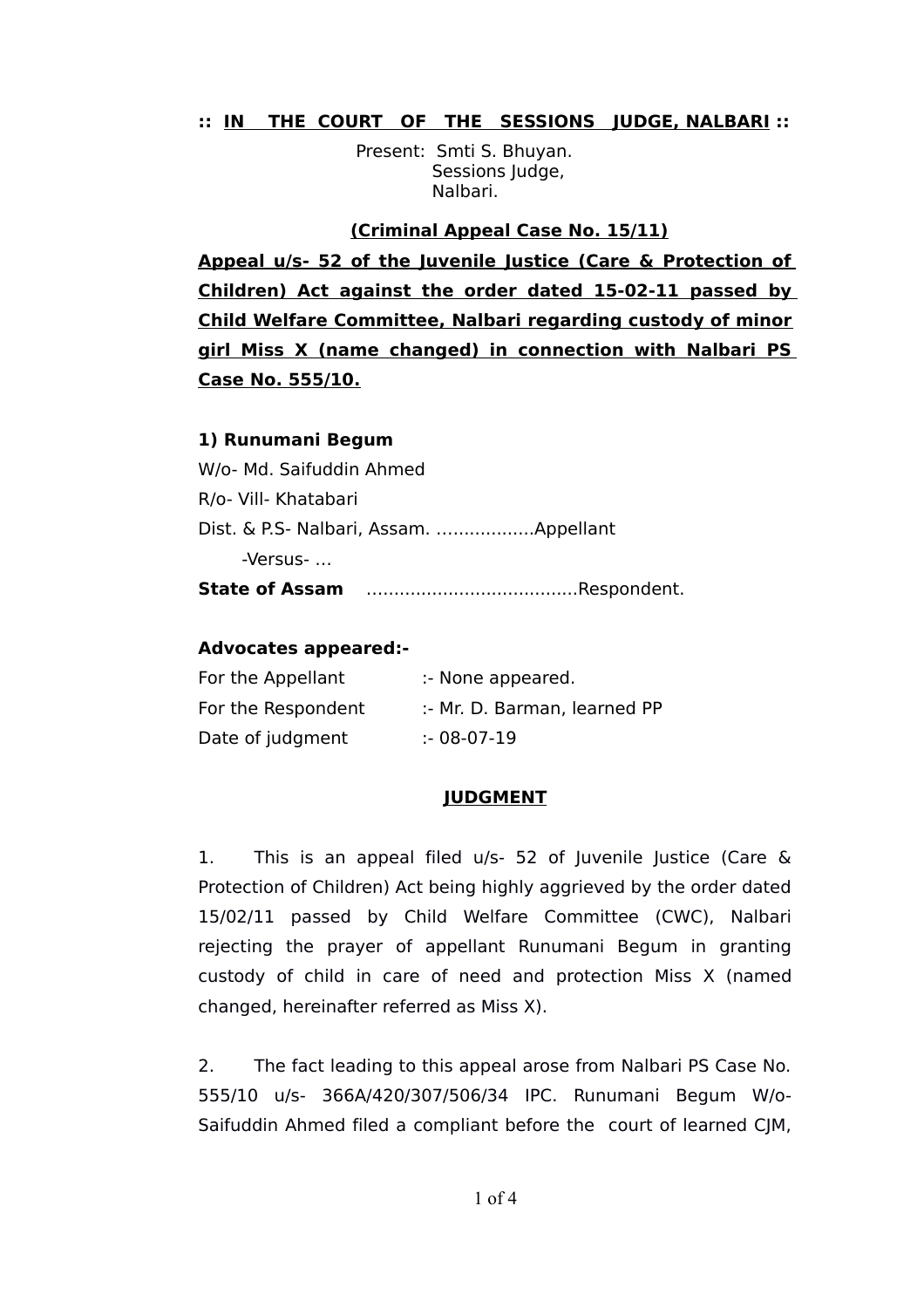Nalbari against Dhiraj Kalita and Abala Patowary alleging that on 20/10/10 Dhiraj Kalita along with Abdul Rahman took away complainant's 8 years old daughter Miss X taking advantage of absence of husband of complainant with promise that he will look after the girl and give proper education and he also taken complainant's elder daughter Miss Y (name changed, hereinafter referred as Miss Y), aged 11 years, and on next day accused Dhiraj Kaita came to her house and told her that he will bring her elder daughter Miss Y and will take her younger daughter Miss X but accused Dhiraj Kalita did not return her elder daughter Miss Y and took her younger daughter Miss X with him telling her that he will bring her elder daughter Miss Y on the next day. But he did not return Miss Y and when she made complaint against the accused Dhiraj Kalita, accused refused to return her daughters. The then learned CJM, Nalbari forwarded the complaint to O/C, Nalbari PS to investigate the case and to submit report.

3. On receipt of ejehar, O/C Nalbari PS registered Nalbari PS Case No. 555/10 u/s- 366A/307/420/506/34 IPC. During investigation, police arrested accused Dhiraj Kalita and produced him before magistrate on 31/01/11 and on 01/02/11 produced Miss X, younger daughter of the complainant, and Miss Y, elder daughter of complainant, before the court to record their statements u/s- 164 CrPC. Learned CJM, Nalbari endorsed learned SDJM (S), Nalbari to record their statements and accordingly learned SDJM (S), Nalbari recorded statements of victim girls u/s- 164 CrPC and forwarded both the victim girls along with the statements to learned CJM, Nalbari.

4. On the same date on 01/2/11 two petitions have been filed seeking custody of victim girls. One filed by Sarala Choudhury and another filed by complainant Runumani Begum and both the girls refused to go with their mother and therefore on 01/02/11 learned CJM, Nalbari forwarded both the victim girls to the State Home for Women, Jalukbari and rejected the petition submitted by Runumani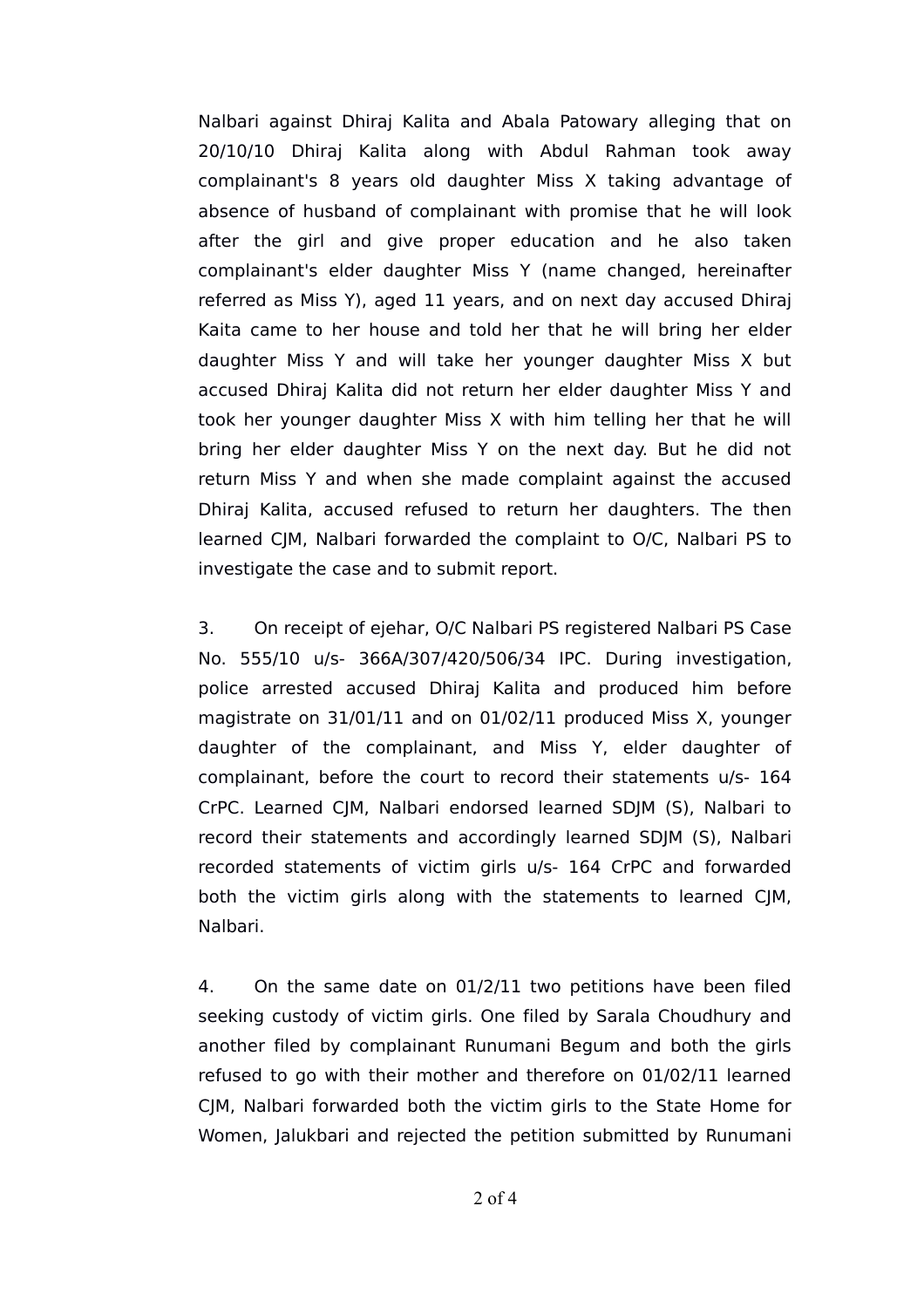Begum and Sarala Choudhury. Thereafter, again Sarala Choudhury filed a petition seeking custody of both the victim girls before the learned CJM, Nalbari and CJM, Nalbari holding that petitioner Sarala Choudhury is not the natural guardian of the victim girls, rejected the prayer of Sarala Choudhury seeking custody of the victim girls Miss X and Miss Y.

5. Thereafter, on 07/02/11 the complainant Runumani Begum, present appellant, filed another zimma petition seeking custody of Miss X and Miss Y before the learned CJM, Nalbari and vide order dated 18/02/11 learned CJM, Nalbari gave direction to the Investigating Officer (I/O) to produce the victim girls before the Child Welfare Commitee (CWC) and forwarded zimma petition filed by present appellant before the CWC to be decided by the CWC and thereafter CWC on receipt of the order of learned CJM, Nalbari gave zimma of the one Victim Girl Miss Y to Sarala Choudhury her grandmother and refused to give zimma of the girl in favor of present appellant holding that present appellant converted to Mohammedan religion and on that ground her prayer for zimma was rejected. Hence this appeal.

6. At the time of taking up the case, none appeared to move the appeal. Hence I have taken up the appeal for final disposal. Perused record and impugned order dated 15/02/11 passed by CWC, Nalbari. I find that the order dated 15/02/11 passed by CWC, Nalbari is not a speaking order. Simply holding that petitioner appellant converted to Mohammedan and remarried, hence she is not entitled custody of the girl who is her daughter is against the provisions of law and therefore, the order being not passed in accordance with law and provision of Juvenile Justice (Care & Protection of Children) Act, the same is set aside.

7. Case is remanded back to CWC, Nalbari along with copy of this judgment with a direction for consideration of the petitioner's prayer with a reasoning order, in accordance with provisions of law,